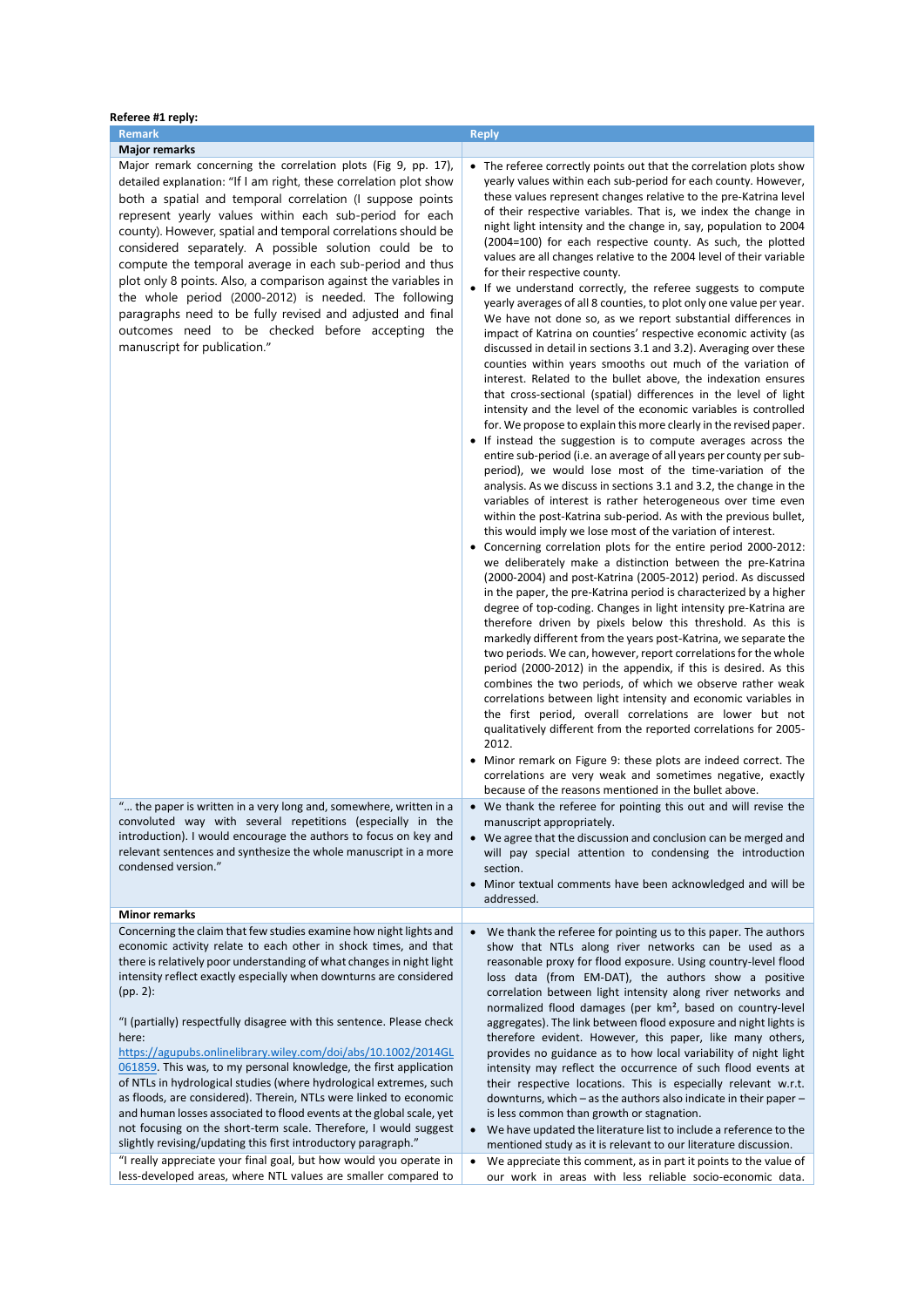| developed regions? How would you manage different study areas,<br>with completely different socio-economic characteristics? Please<br>elaborate more on this, maybe in the discussion."                                                                                  | However, we also acknowledge that further research is<br>required to evaluate the relation we explore in our paper in a<br>less-developed context. Promising avenues for this could be<br>countries with lower income per capita, but high flood risk, that<br>do provide these data. Indonesia would be an example.<br>However, while we do not claim external validity of our results<br>in other parts of the world, for our results not to hold the<br>relation between changes in night light and changes in<br>economic activity would have to be of a different nature, at<br>least in times of natural disasters. While this could be true, this<br>hypothesis really does need empirical testing.<br>• We will update this in our discussion section and will suggest<br>directions for future research.<br>We also acknowledge that night light data may be less useful in<br>areas that are sparsely populated and/or very dimly lit. This has<br>been pointed to for example by Chen and Nordhaus (Journal of<br>Economic Geography, 2015). We propose to include a brief<br>discussion on this in the discussion/conclusion. |
|--------------------------------------------------------------------------------------------------------------------------------------------------------------------------------------------------------------------------------------------------------------------------|-------------------------------------------------------------------------------------------------------------------------------------------------------------------------------------------------------------------------------------------------------------------------------------------------------------------------------------------------------------------------------------------------------------------------------------------------------------------------------------------------------------------------------------------------------------------------------------------------------------------------------------------------------------------------------------------------------------------------------------------------------------------------------------------------------------------------------------------------------------------------------------------------------------------------------------------------------------------------------------------------------------------------------------------------------------------------------------------------------------------------------------------|
| "Figure 1 (pp. 5) is not necessary in my opinion, since it is also<br>shown as panel a in Figure 2".                                                                                                                                                                     | We tend to agree; this information could be condensed in what<br>$\bullet$<br>is now Figure 2.                                                                                                                                                                                                                                                                                                                                                                                                                                                                                                                                                                                                                                                                                                                                                                                                                                                                                                                                                                                                                                            |
| Question about employment growth in different sectors (pp. 5):<br>"This part is not clear to me. Would you please elaborate more on<br>this?"                                                                                                                            | The confusion may have been caused simply by the phrasing.<br>$\bullet$<br>Our point is that services-oriented sectors experienced a severe<br>decline as a consequence of the shock from Katrina. While the<br>construction sector experienced some employment growth<br>(roughly 7 percent), all other sectors experienced losses<br>between 10 to 20% of employment. The net employment loss<br>was large.                                                                                                                                                                                                                                                                                                                                                                                                                                                                                                                                                                                                                                                                                                                             |
| Comment on the need for a map of the 8 counties which form the                                                                                                                                                                                                           | We will clarify this in-text to resolve any ambiguity here.<br>We would like to stress that in Figures 3 through 7 the counties<br>$\bullet$                                                                                                                                                                                                                                                                                                                                                                                                                                                                                                                                                                                                                                                                                                                                                                                                                                                                                                                                                                                              |
| focus of the analysis (pp. 7): "A map showing the geographical<br>locations of these counties is needed (maybe revise Figure 1, which<br>is simply a copy and paste from DFO - also check the copyright."                                                                | are projected clearly on each map.<br>Our suggestion is to revise Figure 5 such that it projects more<br>clearly the 8 counties that form the focus of our analysis. This<br>could be done by highlighting their borders, relative to the<br>other counties reported on these maps.<br>We were under the impression that the copyright of the DFO<br>$\bullet$<br>map is secured under a Creative Commons license. However,<br>the current information on the DFO portal suggests differently.<br>We have requested permission to use (part of) the flood map in<br>this academic publication, but have not received an answer as<br>of yet (13 <sup>th</sup> of May 2022). We propose to either secure<br>permission to use the figure, or to prepare a different flood map<br>to replace Figure 1 and the top left panel of Figure 2.                                                                                                                                                                                                                                                                                                   |
| Comment on Figure 2 (pp. 8): "I would recommend showing<br>corrected NTLs."                                                                                                                                                                                              | We have deliberately displayed uncorrected NTLs here to show<br>that regardless of correction methods, the clear drop in NTL<br>intensity is visible in the affected area. We believe this to be a<br>powerful message, and it clarifies the starting point of our<br>analysis before getting into discussions on how the temporal<br>corrections on the night lights should be performed.<br>In Figures 6 and 7, which also focus on changes in light intensity,<br>$\bullet$<br>we apply the corrected NTL data and show that the pattern<br>holds.                                                                                                                                                                                                                                                                                                                                                                                                                                                                                                                                                                                     |
| Comment on the indexation of NTL in Figure 4 (pp. 10): "This<br>computational step is not explained in detail in the text. I would<br>strongly suggest you to add this part. Also, in Figure 8, a value of 1<br>is used rather than 100. Please select a uniform value." | We will clarify the indexation in the main text. Furthermore, we<br>$\bullet$<br>hope to have clarified this approach in our reply to the first<br>major comment on the correlation analysis.<br>We thank the referee for pointing out the mixed use of 1 and<br>$\bullet$<br>100 as our base for the index. We will of course adjust this to<br>have one value only (100).                                                                                                                                                                                                                                                                                                                                                                                                                                                                                                                                                                                                                                                                                                                                                               |
| Comment on Figure 6 (pp. 12): "Did you find any increment in<br>NTLs? Also, since in the text you are citing several cities, these<br>names should be added to Figures for a better understanding."                                                                      | We hope to understand the first part of this comment correctly:<br>$\bullet$<br>does the referee mean whether we have also found increases<br>in NTL intensity? If so, the answer is yes - albeit only for those<br>locations that were not top-coded prior to Katrina. Increases in<br>NTL intensity have been masked in this figure to focus on<br>decline only.<br>We acknowledge the request to add city names to the Figures,<br>although they may clog the figures with more names (as of yet,<br>the county names are included and nothing else). Also, the<br>cities could be added as polygons or as points. For clarity, we<br>would suggest using points then.                                                                                                                                                                                                                                                                                                                                                                                                                                                                 |